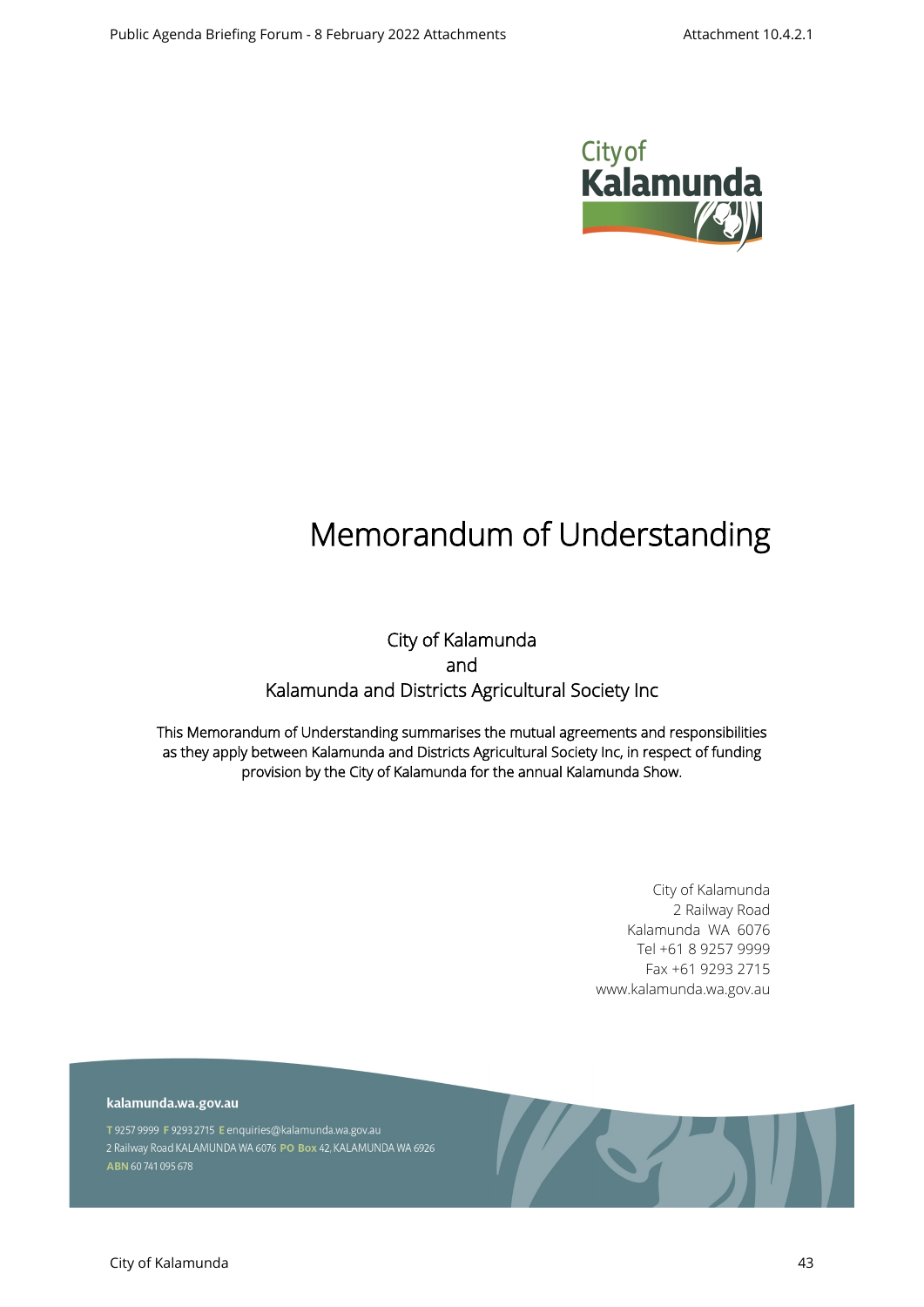## Table of Contents

| 卪                                      |                                                                                                                    |
|----------------------------------------|--------------------------------------------------------------------------------------------------------------------|
| 卪                                      |                                                                                                                    |
| 卪                                      |                                                                                                                    |
| 卪                                      |                                                                                                                    |
| 卪                                      |                                                                                                                    |
| 卪                                      |                                                                                                                    |
| 卪                                      |                                                                                                                    |
| 卪                                      |                                                                                                                    |
| Schedule 1<br>Schedule 2<br>Schedule 3 | City's Sponsorship Policy and Procedure<br><b>Community Events Funding Application</b><br><b>Event Application</b> |

| Date     | 22 December 2021                                                                                                                                                                                                                                                                    |
|----------|-------------------------------------------------------------------------------------------------------------------------------------------------------------------------------------------------------------------------------------------------------------------------------------|
| Parties  |                                                                                                                                                                                                                                                                                     |
| 1.       | City of Kalamunda ABN 6074 1095 678 (City).                                                                                                                                                                                                                                         |
| 2.       | Kalamunda and Districts Agricultural Society Incorporated (Incorporated as an<br>Association in WA A0490017H) The Agricultural Society                                                                                                                                              |
| Recitals |                                                                                                                                                                                                                                                                                     |
| А.       | The Kalamunda Show is held annually at Kostera Oval and the Agricultural Hall<br>at the corner of Canning Road and Recreation Road in Kalamunda.                                                                                                                                    |
| В.<br>C. | The City is the major event sponsor and has supported the Kalamunda Show<br>through financial and in-kind assistance.<br>This MOU has been agreed between the Parties to summarise each Parties'<br>$ $ mutual agreements and responsibilities as they apply pursuant to the MOU in |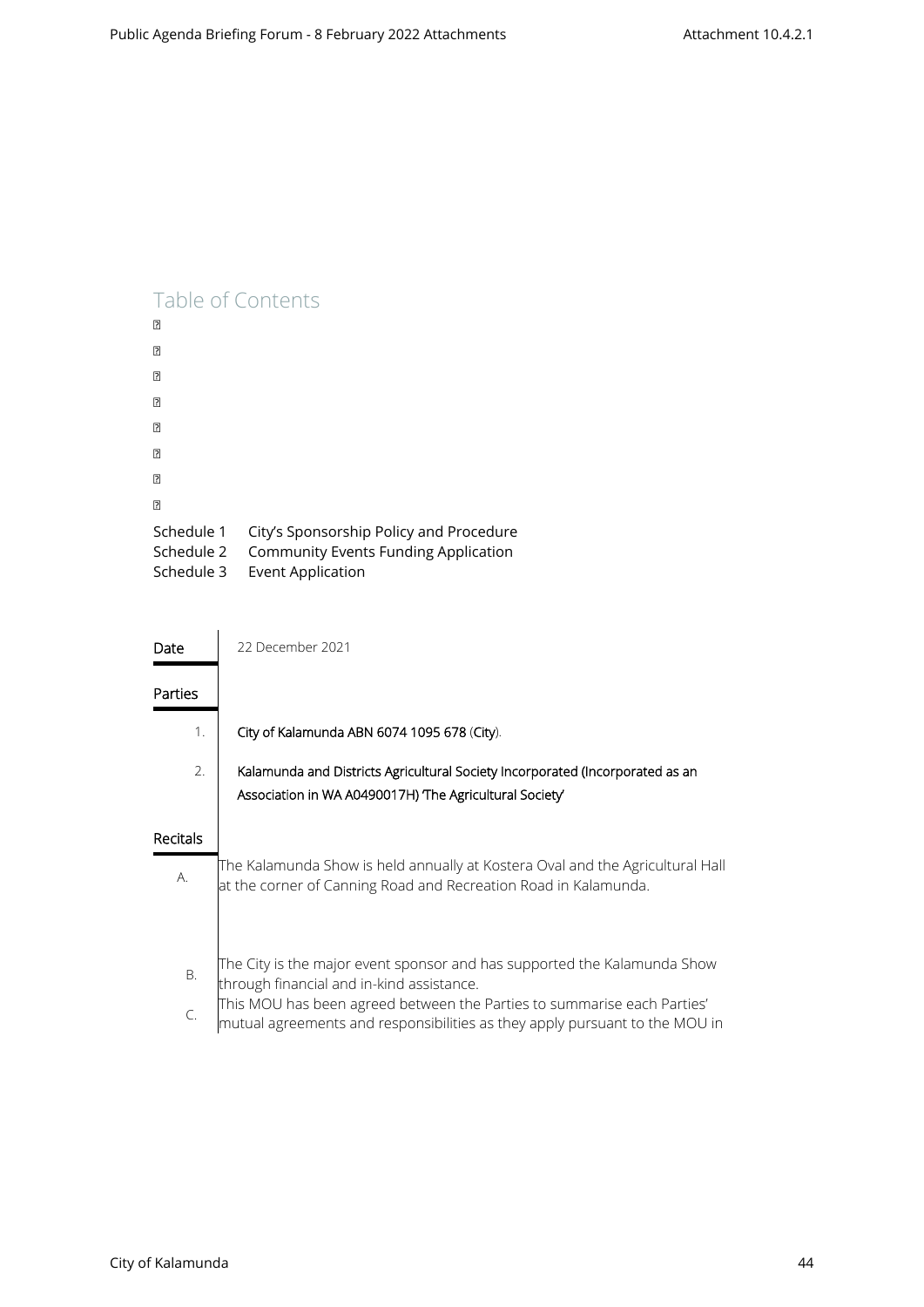| respect of funding provision by the City of Kalamunda for the Kalamunda |     |
|-------------------------------------------------------------------------|-----|
| Show.                                                                   | Feb |
|                                                                         | rua |

ry 2022

#### kalamunda.wa.gov.au

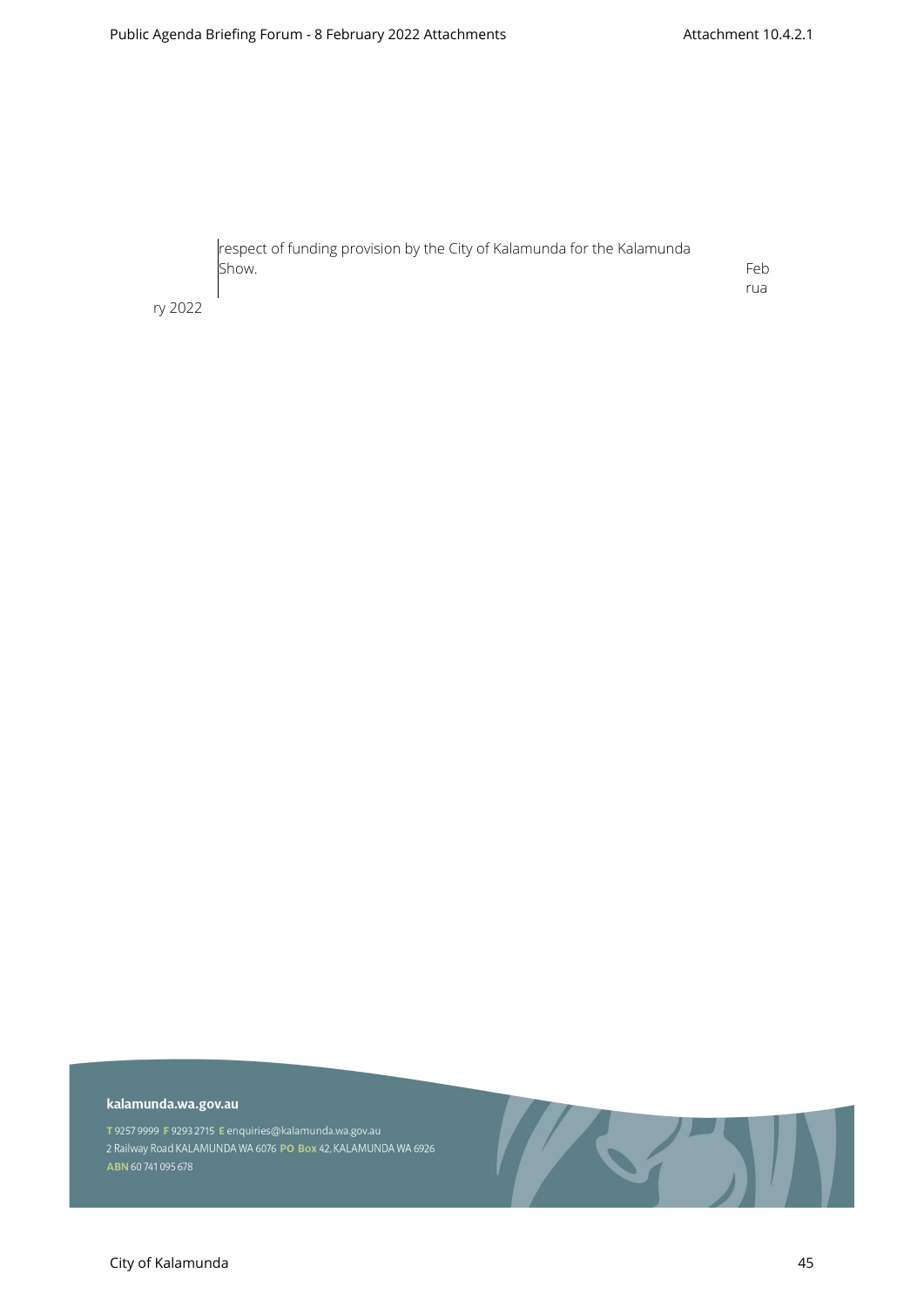## **1. Definitions and Interpretation**

## **1.1 Definitions**

Unless otherwise separately defined within this Agreement, or if the subject matter or context requires otherwise, in this Agreement, including the introductions, schedules and appendices, the following words and expressions whether commencing with capital letters or not shall have the meanings respectively assigned to them below:

## *Abbreviations:*

*City of Kalamunda – 'The City' Kalamunda and Districts Agricultural Society Incorporated – 'The Agricultural Society' Kalamunda Show – 'The Show'*

## *Address List* means *A list of residential addresses, without personal details.*

Agreed Funding means a 'one-off' payment of sponsorship funds in the amount of (exclusive of GST) to be provided by The City to The Agricultural Society for the sole purpose of The Agricultural Society undertaking all necessary works and doing all things reasonably necessary to provision and run The Show.

*Agreement* means this Agreement between the City and Kalamunda and Districts Agricultural Society Incorporated, as amended from time to time, whether referred to as the 'MOU', or 'Agreement'.

*City's Event Budget* means the Annual Budget set by the City for events held in the City.

## *City's Fees and Charges Schedule* means *The City of Kalamunda's annual schedule of fees and charges as adopted by Council.*

*City Offices* means The City of Kalamunda Administration, located at 2 Railway Road in Kalamunda.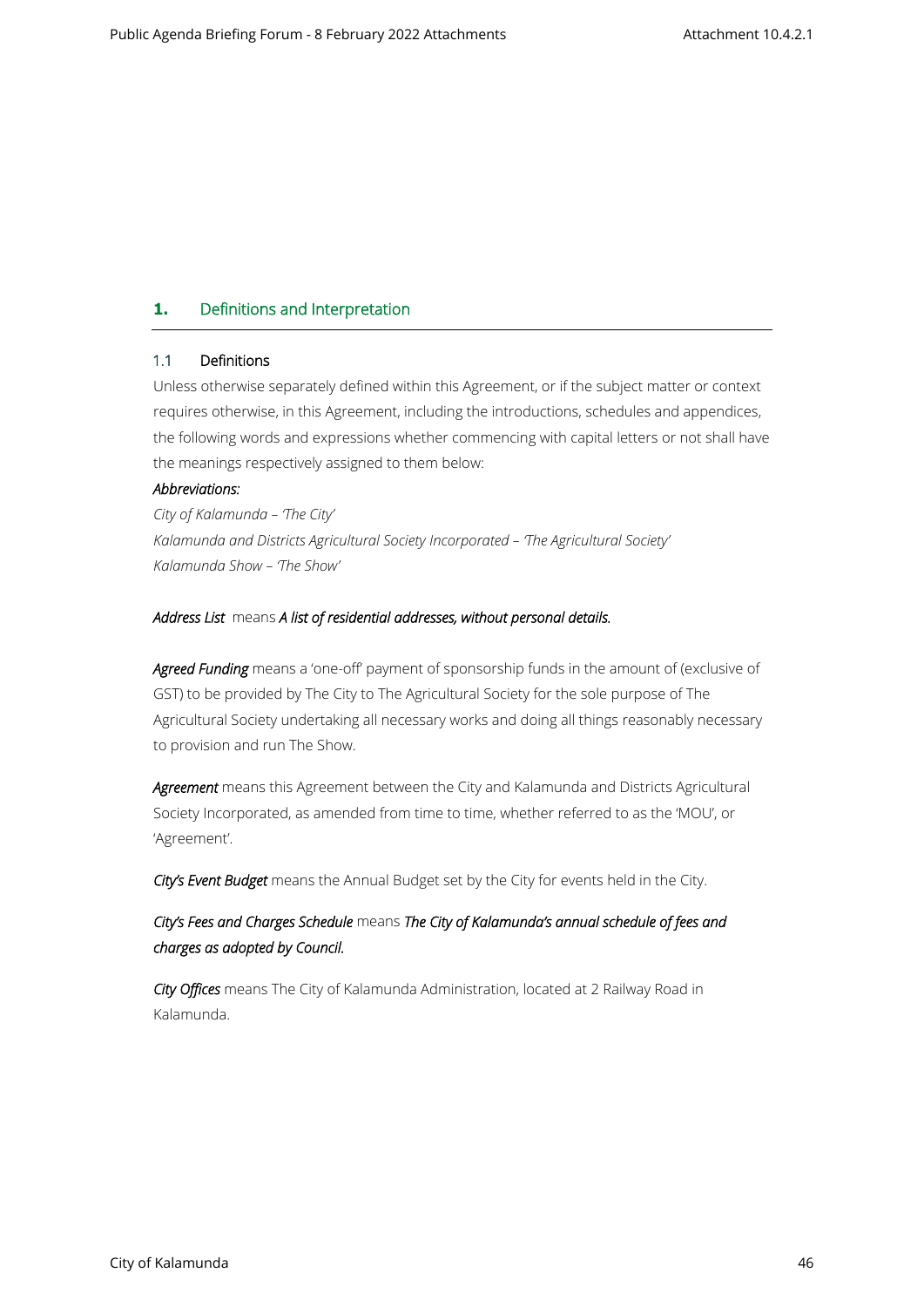*City's Events Sponsorship and Donations Policy* means the Policy and Procedure as attached to this MOU as Schedule 1.

*Commencement Date* means the date described at the top of page 3 of this MOU.

*Community Event Application* means *The Community Event Application form and process that is undertaken by all Community event organisers.*

*Community Events Guide* means The City of Kalamunda's guide to assist event organisers in the City

*Event Notification Letter* is notification which the event organiser delivers to nearby residents informing them of the day, time and nature of the event at least two weeks prior to the event taking place.

*Event Parking Plan* means a document outlining proposed locations where patrons are able to safely park. The plan will include satisfactory confirmation by all parties of any permissions or arrangements agreed with organisers.

*Memorandum of Understanding* or 'MOU' or 'Agreement', means this Agreement between the City and Kalamunda and Districts Agricultural Society Incorporated as amended from time to time.

*MOU Fund Period* means the period of the Term.

*On-line Grant Acquittal Form* means the Sponsorship and Donations Acquittal form available on the City website which must be submitted within a prescribed time frame post event.

*Party* means a party to this MOU.

*Parties* means the City and Kalamunda and Districts Agricultural Society Incorporated.

*Permanent Toilet Facilities* means those facilities which are inherently a permanent part of the venue

#### kalamunda.wa.gov.au

T 9257 9999 F 9293 2715 E enquiries@kalamunda.wa.gov.au 2 Railway Road KALAMUNDA WA 6076 PO Box 42, KALAMUNDA WA 6926 ABN 60741095678

ASTERNATIVE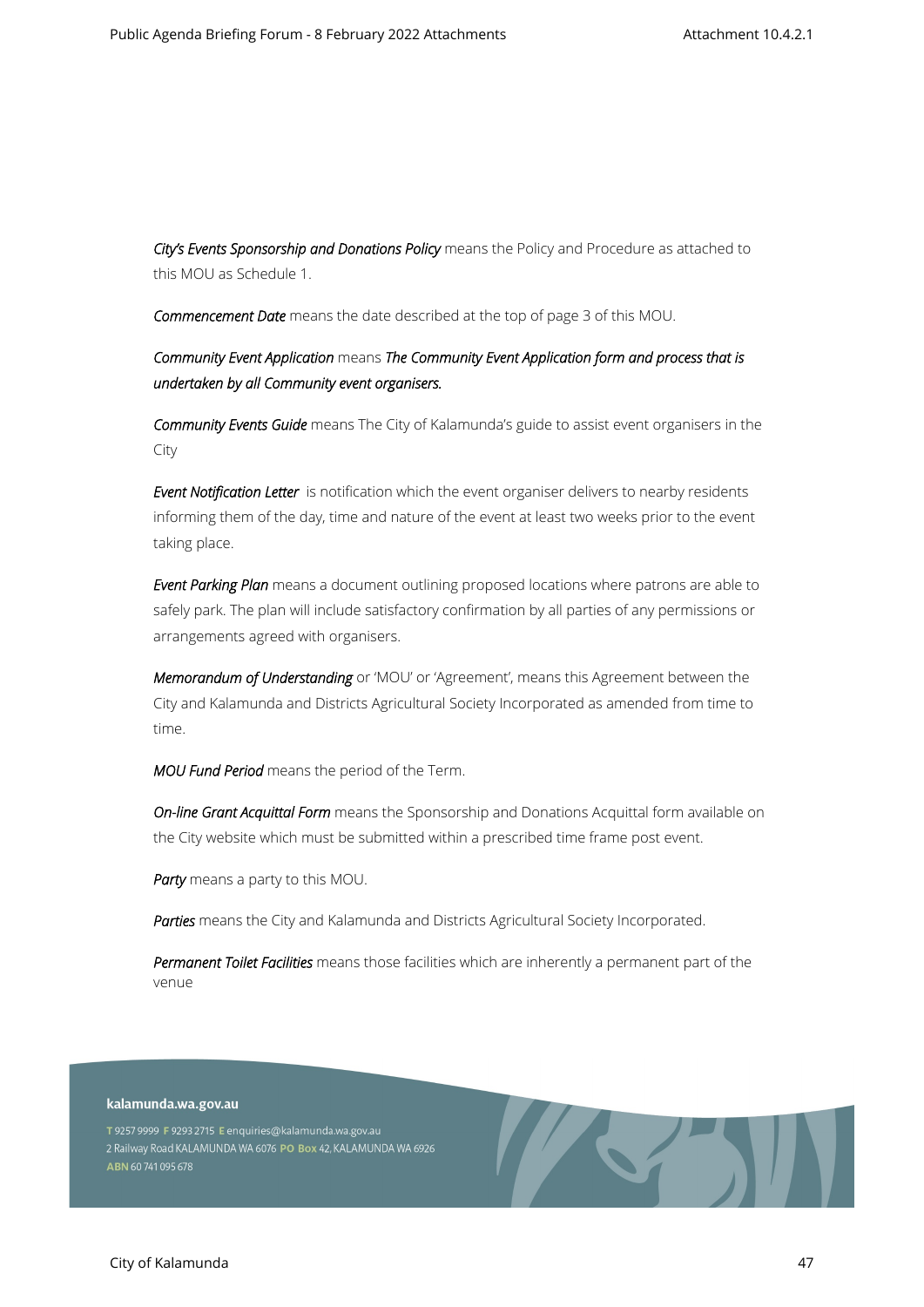*Sponsorship Funds* means funding available from the City **up to** a capped amount of \$20,000 (exclusive of GST) in each financial year, that the City may agree to provide to Kalamunda and Districts Agricultural Society Incorporated subject to the requirements of this MOU.

*Term* means the Term described in 3.1 of this MOU.

*Kalamunda Show Funding Application* means the Kalamunda Show Funding Application attached in Schedule 2 to this MOU.

Kalamunda and Districts Agricultural Society Incorporated means the main organising body of the Kalamunda Show, as also defined in the 'Parties' clause to this MOU.

## **1.2 Interpretation**

The following rules apply unless the context requires otherwise:

- a) The singular includes the plural, and the converse also applies.
- b) If a word or phrase is defined, its other grammatical forms have a corresponding meaning.
- c) A reference to a person includes a corporation, trust, partnership, unincorporated body or other entity, whether or not it comprises a separate legal entity and permitted assigns.
- d) A reference to a clause, schedule or annexure is a reference to a clause of, or schedule or annexure to, this MOU.
- e) A reference to an agreement or document (including a reference to this MOU) is to the agreement or document as amended, supplemented, novation or replaced, except to the extent prohibited by this MOU or that other agreement or document, and includes the recitals, schedules and annexure to that agreement or document.
- f) A reference to a party to this MOU or another agreement or document includes the party's successors, permitted substitutes and permitted assigns (and, where applicable, the party's legal personal representatives).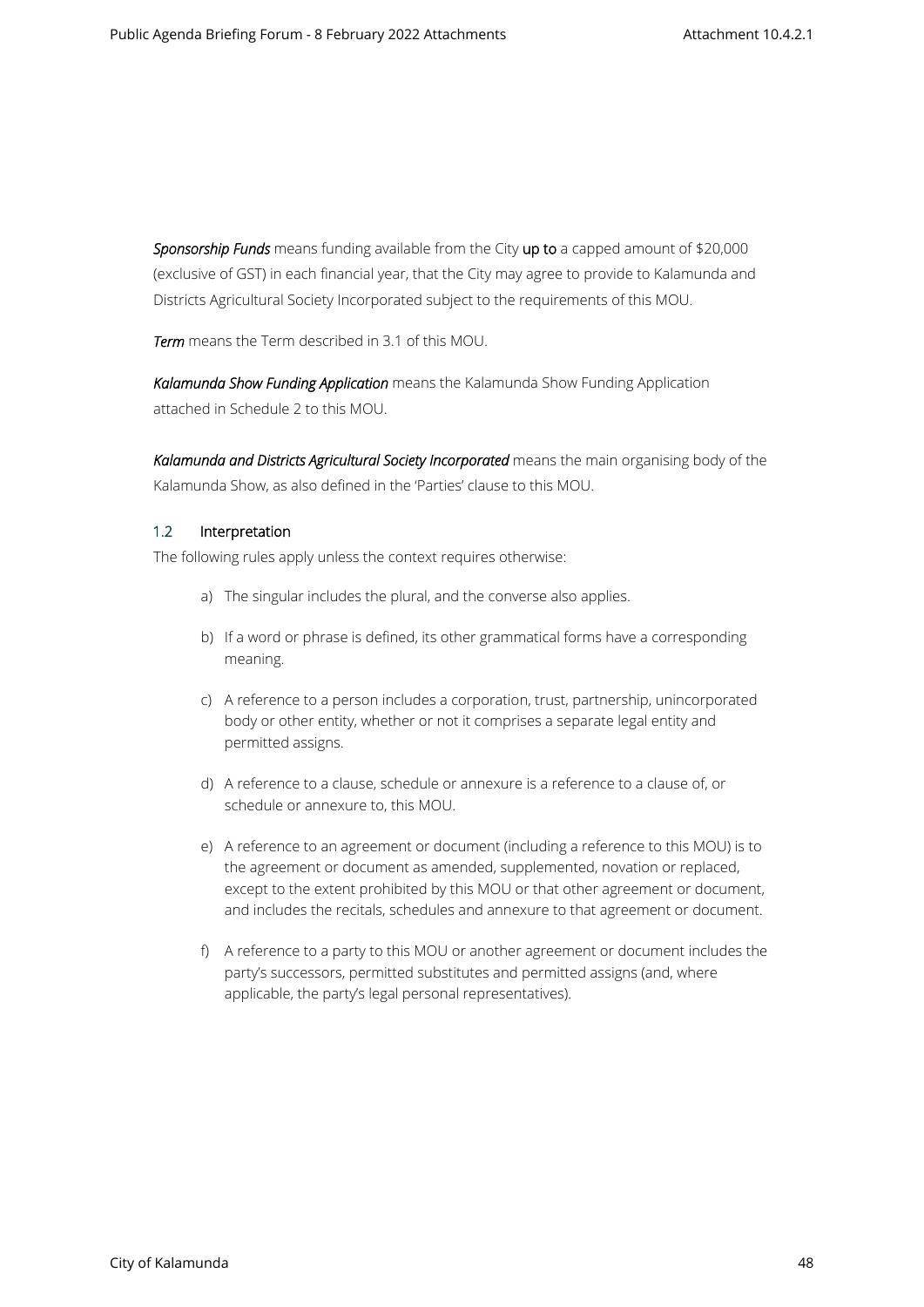- g) A reference to conduct includes an omission, statement or undertaking, whether or not in writing.
- h) A reference to dollars and \$ is to Australian currency.
- i) Mentioning anything after includes, including, for example, or similar expressions, does not limit what else might be included.
- j) Nothing in this MOU is to be interpreted against a party solely on the ground that the party put forward this MOU or a relevant part of it.
- k) Headings are for convenience only and do not affect interpretation.
- l) A reference to a particular Government department, statutory authority or other body or association having a particular jurisdiction, function, authority or control over any matter or thing will be deemed to be a reference to that Government department, statutory authority or other body or association having the relevant jurisdiction, authority or control howsoever it is named or renamed from time to time and will be deemed to be a reference to any other Government department, statutory authority or other body or association having that particular function or authority or control from time to time.
- m) A reference to a party using or obligation on a party to use its best endeavors or reasonable endeavors does not oblige that party to:
- (i) pay money in the form of an inducement or consideration to a third party to procure something (other than the payment of immaterial expenses or costs, including costs of advisers, to procure the relevant thing); or
- (ii) in circumstances that are commercially onerous or unreasonable in the context of this MOU;
	- (A) provide other valuable consideration to or for the benefit of any person; or
	- (B) Agree to commercially onerous or unreasonable conditions.

#### kalamunda.wa.gov.au

T 9257 9999 F 9293 2715 E enquiries@kalamunda.wa.gov.au 2 Railway Road KALAMUNDA WA 6076 PO Box 42, KALAMUNDA WA 6926 ABN 60741095678

**All Contracts**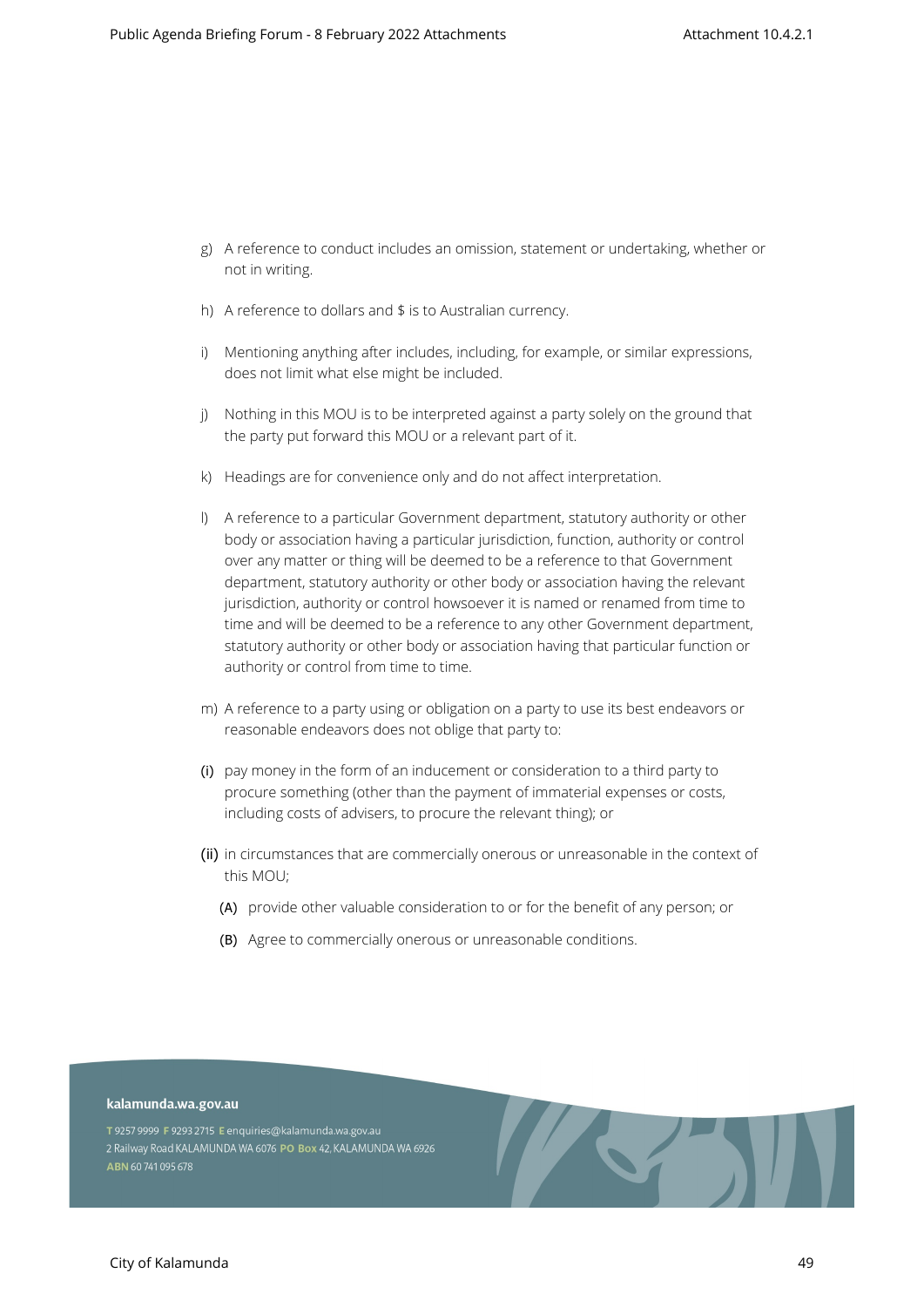## **2. Objective of this MOU**

- **2.1** In addition to Kalamunda Show day, fundraising activities take place in the form of events held throughout the year. For the purpose of this MOU, the City's commitment, whether financial, or in kind, will focus on the delivery of the Kalamunda Show itself.
- **2.2** The City's Event Budget provides a number of opportunities for organisers to seek financial support from the City pursuant to the City's Sponsorship Policy and Procedure which is annexed as marked 'Annexure A' to this MOU.
- **2.3** The City's Sponsorship Policy however limits such support to a three-year time period for each applicant. In order to ensure ongoing sustainability for the Kalamunda Show, the City has agreed to enter into this MOU with Kalamunda and Districts Agricultural Society Incorporated for a period of ten (10) years.
- **2.4** In consideration of the City agreeing to extend support in accordance with clause 2.3 above, Kalamunda and Districts Agricultural Society Incorporated has agreed to deliver the Kalamunda Show for the benefit of the community.

## **3. Term**

- 3.1 This MOU is valid from the Commencement Date until 30 June 2031, unless terminated earlier in accordance with the terms contained herein.
- 3.2 The MOU may be extended by the mutual agreement and subject to agreement of all conditions being met, negotiate for another 5 years, in writing, by the Parties.

## **4. Funding and conditions**

## **4.1 Funding**

a) The City will provide Kalamunda and Districts Agricultural Society Incorporated with the opportunity to receive Sponsorship Funds in accordance with this MOU during the Term, subject to: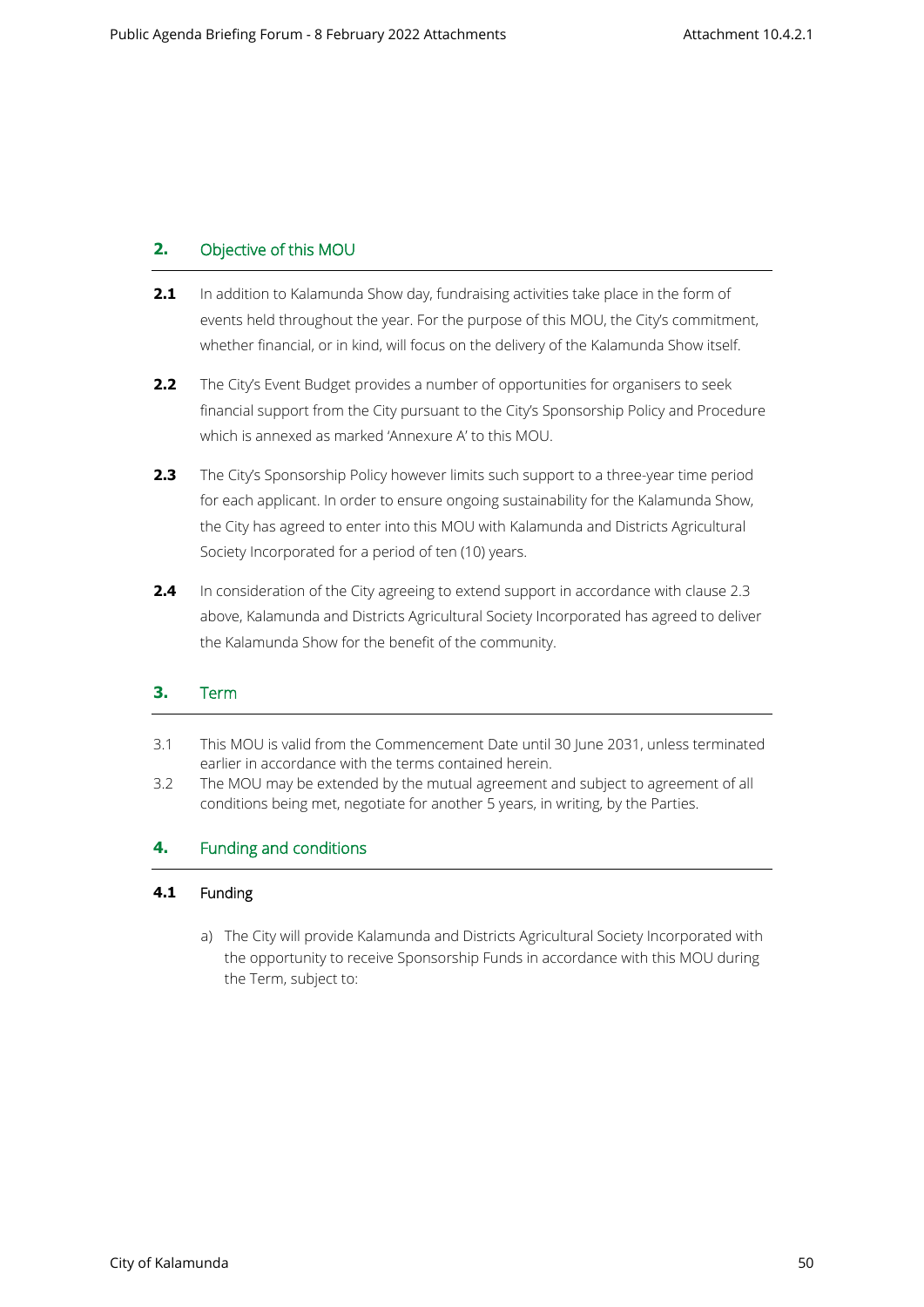- (i) Kalamunda and Districts Agricultural Society Incorporated submitting a completed Kalamunda Show Funding Application to the City by or before 30 March of each financial year during the Term; and
- (ii) The Kalamunda Show Funding Application referred to in 4.1(a)(i) above, being in accordance with Schedule 2 of this MOU.
- b) Upon receipt of a complete Kalamunda Show Funding Application from Kalamunda and Districts Agricultural Society Incorporated, pursuant to 4.1(a)(i) and (ii) above, the City will consider the same and inform Kalamunda and Districts Agricultural Society Incorporated upon approval of the new financial year budget, of whether the City agrees to make payment to Kalamunda and Districts Agricultural Society Incorporated of the Sponsorship Funds, which agreement will not be unreasonably withheld.
- c) In considering Kalamunda and Districts Agricultural Society Incorporated's Kalamunda Show Funding Application for any relevant financial year, other than the 2021/2022 financial year, the City will take into account whether Kalamunda and Districts Agricultural Society Incorporated satisfactorily acquitted its responsibilities in the successful provision of the Kalamunda Show in the financial year immediately preceding the relevant application.
- d) Upon the City's provision of written approval of Kalamunda and Districts Agricultural Society Incorporated's Kalamunda Show Funding Application in the relevant financial year, Kalamunda and Districts Agricultural Society Incorporated must, within 10 business days after receipt of the said written approval, provide the City with an acceptable tax invoice for the Sponsorship Funds, which must include a nominated bank account for payment.
- e) Provided the City receives the tax invoice referred to above in paragraph 4.1(d) within the time stipulated therein, the City will make payment of the Sponsorship Funds to Kalamunda and Districts Agricultural Society Incorporated's nominated bank account, by or before 30 August of the relevant financial year.
- f) No less than 30 days in advance of the Kalamunda Show each year Kalamunda and Districts Agricultural Society Incorporated must pay the following in full to the City,

**All Contracts** 

#### kalamunda.wa.gov.au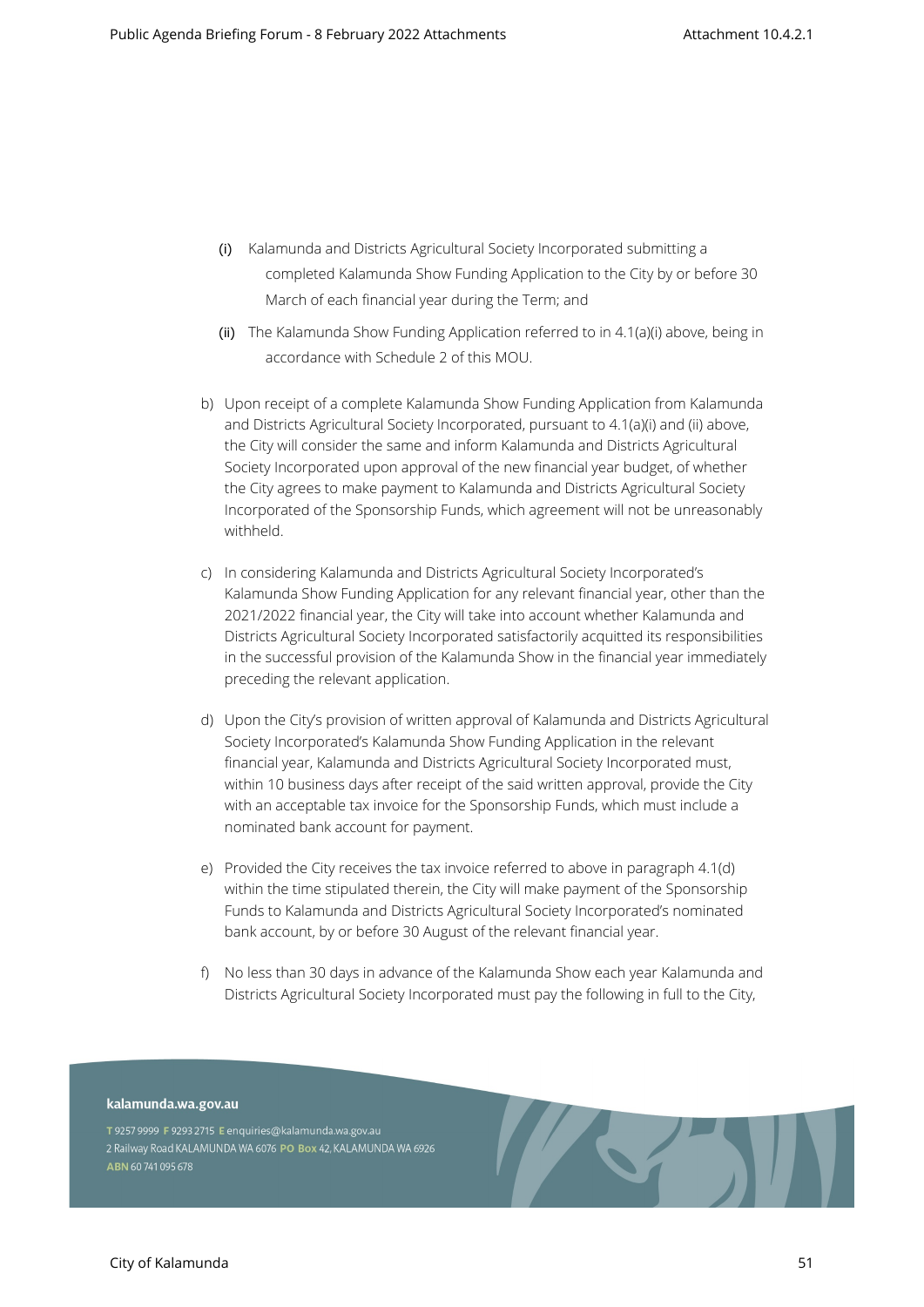in the amounts prescribed by the City's Fees and Charges Schedule (for each the relevant financial year):

- (i) Key Bond for keys required for the facility;
- (ii) Fees relating to the Event Food Stalls Application.

Note:

(iii) 1. A food stall is required to hold a current "City of Kalamunda Food Stall Permit' to sell food at events. If a food stall does not have a current permit, they can apply by completing a food stall permit application

(iv) 2. Kalamunda Agricultural Society is responsible for confirming the validity and currency of food business registrations and public liability insurance of all food stalls operating at the show.

## **4.2 Agreed Initial Funding to Kalamunda and Districts Agricultural Society Incorporated**

- a) Notwithstanding the above said in paragraph 4.1, upon execution by the Parties of this MOU, the City will transfer the Agreed Initial Funding to Kalamunda and Districts Agricultural Society Incorporated within 14 days after receipt by the City of a request on letter head from Kalamunda and Districts Agricultural Society Incorporated, for the Agreed Initial Funding to be paid into Kalamunda and Districts Agricultural Society Incorporated's nominated account.
- b) Sponsorship Funding for subsequent years within the MOU Fund Period will be paid subject to paragraph 4.1 and the general requirements of this MOU.
- c) In kind support will be provided for the following:
	- 1. Fee waiver for the hire of the Agricultural Hall, Foyer & Lesser Hall
	- 2. Fee waiver for the hire of Kostera Oval
	- 3. Labor assistance installation of temporary fencing
	- 4. Office space in the Agricultural Hall
	- 5. Ensuring the oval and surrounding grounds are ready for the Kalamunda Show each year.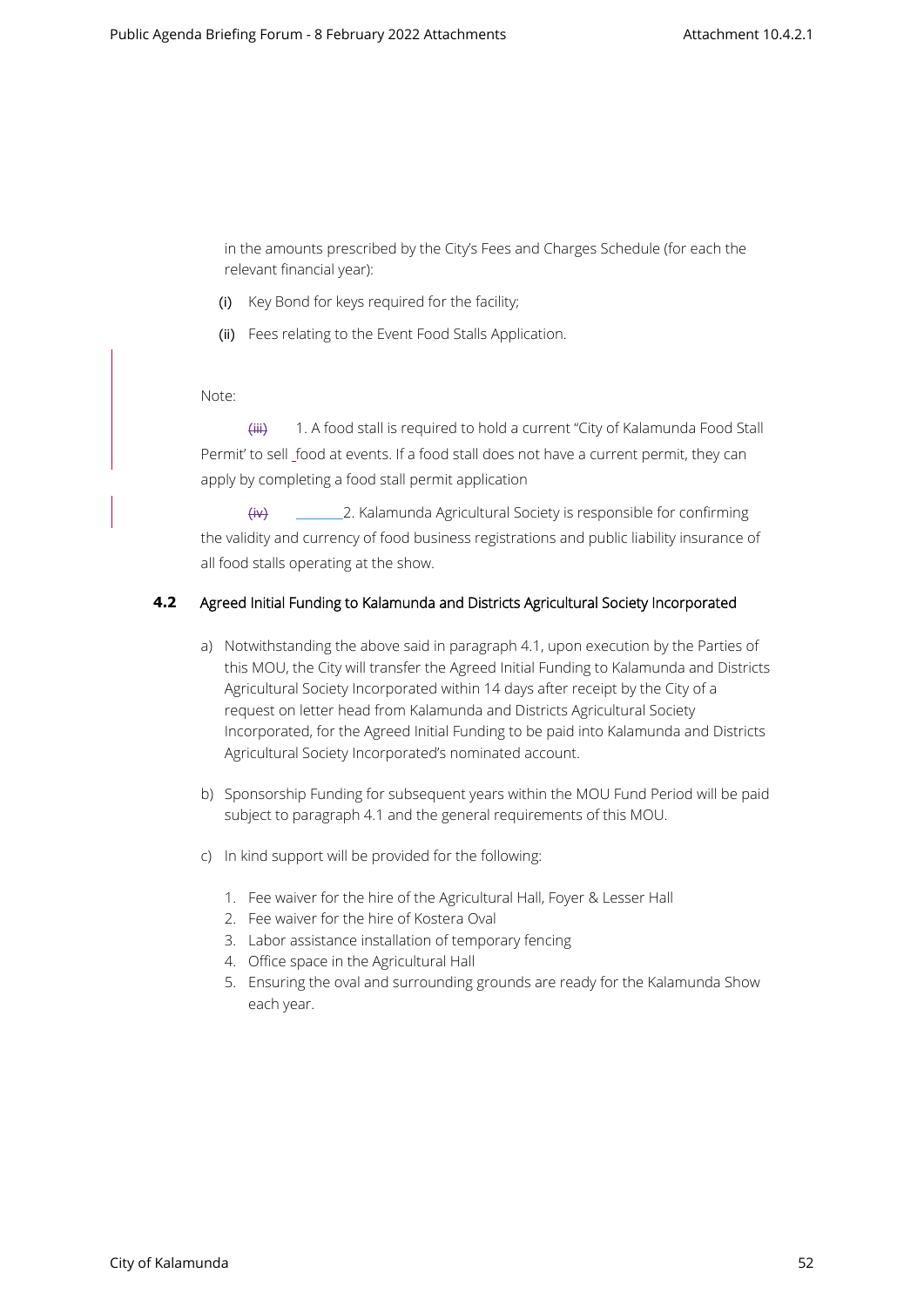## **5. Parties' obligations**

## **5.1 Mutual obligations**

The Parties agree to work collaboratively and efficiently to deliver an annual Kalamunda Show.

## **5.2 The City's Obligations**

The City agrees:

- a) subject to paragraph 4.2(a) above, to pay Kalamunda and Districts Agricultural Society Incorporated the Funding as agreed in this MOU.
- b) Subject to Kalamunda and Districts Agricultural Society Incorporated being successful in a Kalamunda Show Funding Application to the City in the years following the City to assist Kalamunda and Districts Agricultural Society Incorporated in any Kalamunda Show Funding Application to the City by provision of:

(i) a Community Events Guide; and

(ii) an On-line Grant Acquittal Form;

- c) to provide Kalamunda and Districts Agricultural Society Incorporated with an Address List for the distribution of an Event Notification Letter, no less than 28 days prior to the Kalamunda Show, the formatting and content of which must be approved by the City prior to release;
- **5.2.1** Provide access to all areas of Kostera Oval under the control of the City (excluding Kalamunda Lapidary Club).
- **5.2.2** Provide access to the Agricultural Hall, Theatre Foyer and Lesser Hall from the Wednesday preceding the commencement of the Show until dusk on the Monday immediately after the end of the Show. The Use of the Large Chairs Store near the Ag Hall will be made available for Office space for the Ag Society for the period of the show and in the lead up as required.
- **5.2.3** Provide on-site assistance during the week prior to the Show, including but not limited to, the location marking of reticulation pipes, underground electrical lines, storm water and sewerage pipes and security fencing.
- **5.2.4** Provide on-site assistance, with the installation and removal of temporary fencing.

#### kalamunda.wa.gov.au

T 9257 9999 F 9293 2715 E enquiries@kalamunda.wa.gov.au 2 Railway Road KALAMUNDA WA 6076 PO Box 42, KALAMUNDA WA 6926 ABN 60741095678

S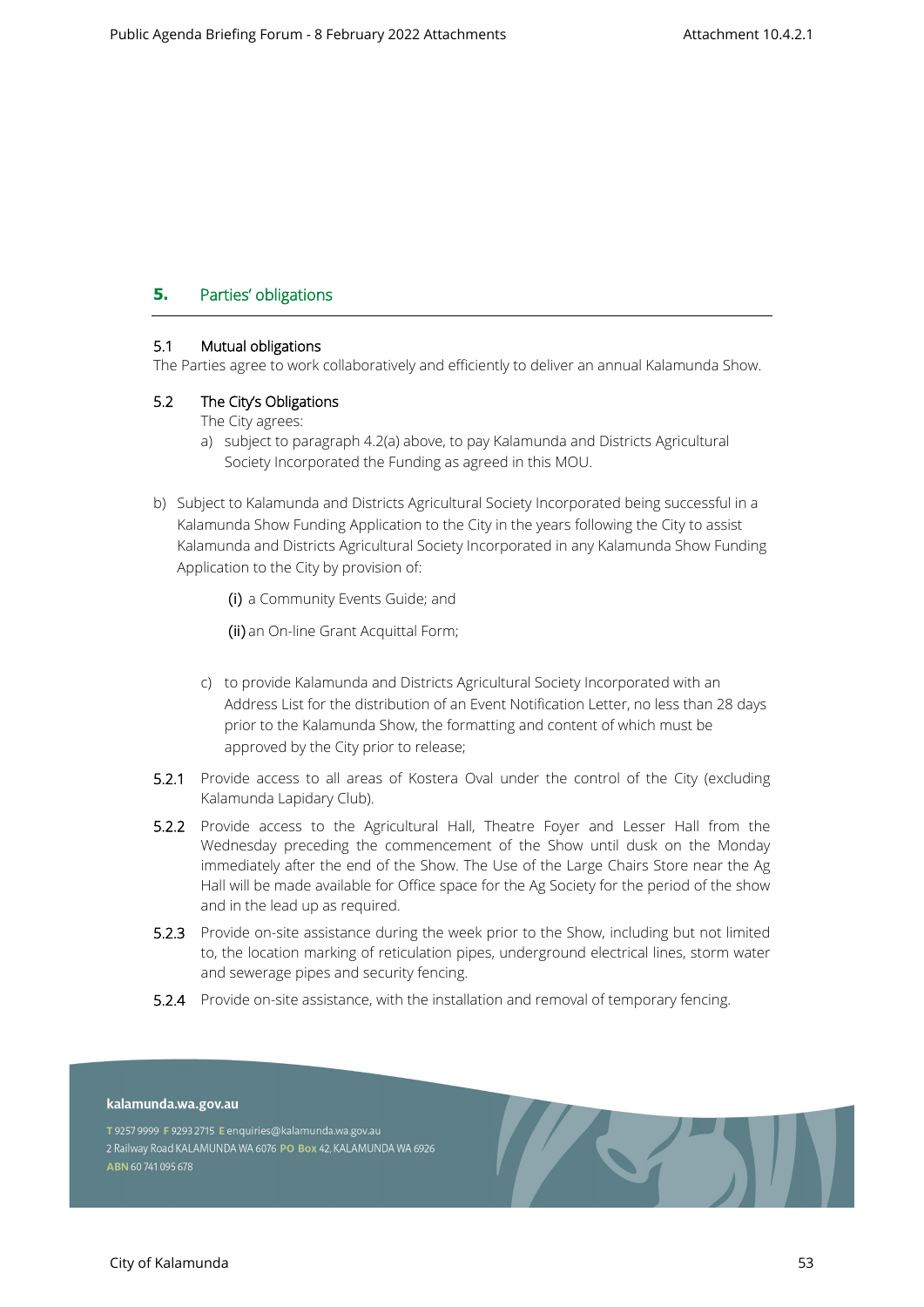- **5.2.5** Ensure the venue is in a good and safe condition and provide locks, keys and chains for all access gates to the venue (excluding the Lapidary Club entrance which must remain accessible at all times).
- **5.2.6** Assist with the promotion of the event in appropriate City publications and on the City website.
- **5.2.7** Permit storage of various items associated with the Show at the Kalamunda Performing Arts Centre as agreed with the City's representative limited to Storage Room 2.

List of storage areas currently being used. Urgently needs discussion

- **5.2.8** Liaise with the other parties prior to the execution of any major alterations to Kostera Oval if there is likelihood of impact on the layout of the Show.
- **5.2.9** Ensure all lights and power outlets are in good and safe condition.
- **5.2.10** Allow parking of showmen's vehicles and equipment in the area off McCrae Street in the Kostera Oval Reserve from the Sunday preceding the Show until dusk on the Monday after the Show and permit a caretaker to remain in temporary residence during that period for security purposes.
- **5.2.11** Subject to the agreement of the Lessees, supply and fit temporary locks to allow access to the toilets and showers in the Pat Moran Pavilion from the Tuesday prior to the Show to dusk on the Sunday afterwards.

#### **5.3 THE AGRICULTURAL SOCIETY AGREES TO:**

- **5.3.1** Provide the City with the forthcoming year's proposed Show date at least twelve months in advance or as soon as reasonably practicable thereafter.
- **5.3.2** Provide the City with an annual Risk Management Plan to AS/NZS/31000 standard for the Annual Show and at all times abide by Occupational Safety and Health policies and practices regarding site safety.
- **5.3.3** Remove all litter and equipment from the event site by dusk on the Monday immediately following the show, including cleaning of change rooms, showers and toilet facilities.
- **5.3.4** To take all care and responsibility to ensure that the surface of Kostera Oval does not incur avoidable damage. Wherever possible track mats must be used in high traffic areas during set up and pack down.
- **5.3.5** Not erect equipment or conduct activities that may cause damage to the grassed surface area, paving or hall walls and floors and to either make good any damage or, subject to negotiation, reimburse the City should any rehabilitation be required above and beyond acceptable wear and tear as deemed necessary by City's representative.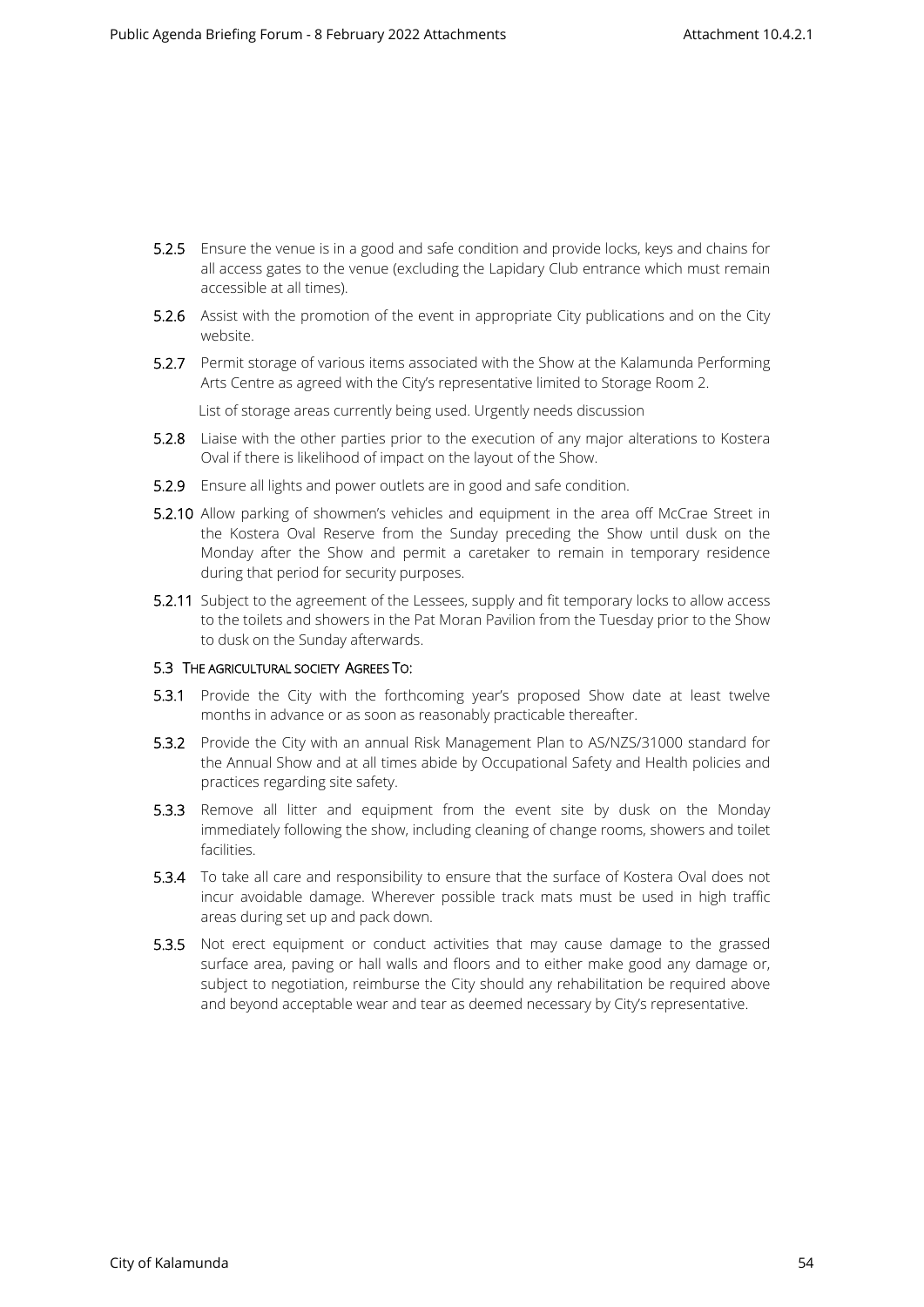- **5.3.6** Return the site free of rubbish and equipment, including the grassed surface and all internal areas to an acceptable condition as determined appropriate by the City's representative.
- **5.3.7** Manage and take responsibility for all volunteers and contractors and ensure they all have necessary safety awareness and insurance.
- **5.3.8** Provide and maintain for the life of this agreement public liability insurance to a minimum of \$50,000,000 cover for its operation.
- **5.3.9** Pay a bond of \$1000 for the facilities as determined by the City's Schedule of Fees and Charges or by special agreement with the City.
- **5.3.10** A bond of \$5000 is payable by the Showmen's Association in case of damage to the playing surface of Kostera Oval.
- **5.3.11** Liaise with the City regarding the dates of the Show for the purposes of agreeing use of Kostera Oval and change rooms of the Pat Moran Pavilion.
- **5.3.12** Make an annual donation to the lessees of the Pat Moran Pavilion (to be agreed with the lessees), as reimbursement for usage of water, electricity and gas during the course of the Show.
- **5.3.13** Apply for City funding through the annual budget application process in the knowledge that there will be no guarantee of automatic funding in any year.
- **5.3.14** Provide event acquittal and formal feedback as agreed with the City Events Coordinator within three months of the conclusion of the Show.
- **5.3.15** Comply with all relevant legislation including conditions identified through the Event Application process including City local laws.

#### **THE PARTIES AGREE TO:**

Cooperate in good faith for the annual provision of the Show.

Evaluate the operation and implementation of this Memorandum of Understanding through:

- Two pre-event planning meetings held approximately 6 months and no less than 3 weeks in advance of each annual show, between key representatives from each party.
- A post event analysis meeting held within one month of the conclusion of the Show.

AST.

#### kalamunda.wa.gov.au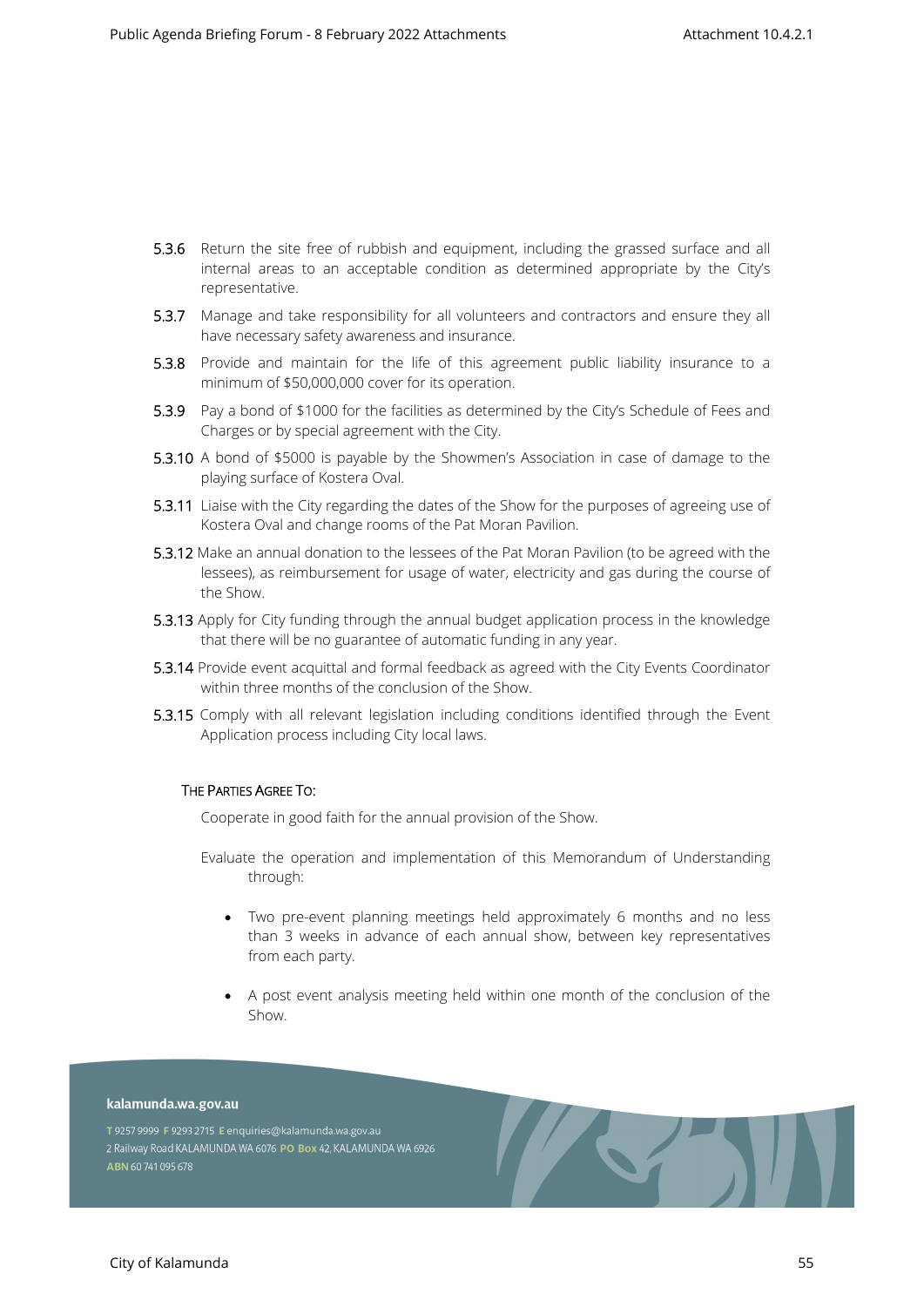Any correspondence that either party deem necessary throughout the year.

#### **5.4 AGREEMENT PERIOD**

This Memorandum of Understanding shall remain in place for a period of 10 years, unless terminated under paragraph 10.

#### **1. FEES AND CHARGES**

The Agricultural Society shall not incur the City's normal fees and charges for hire of Kostera Oval and Performing Arts Centre for the staging of the Show.

## 2. **INTELLECTUAL PROPERTY RIGHTS**

The parties acknowledge that nothing in this Memorandum of Understanding shall affect ownership, including third party ownership, of any intellectual property rights.

## 3. **DISPUTE RESOLUTIONS**

The parties shall attempt to settle all disputes arising from the execution or in connection with this agreement through friendly consultation between the parties.

## 4. **VARIATIONS**

The parties may agree to vary this Memorandum of Understanding by an exchange

of letters. Where agreement between the parties cannot be reached then the Memorandum of Understanding is to remain in place and continue unaltered.

#### **5.5 Kalamunda & Districts Agricultural Society**

In addition to any and all other requirements of this MOU, Kalamunda and Districts Agricultural Society Incorporated:

- a) Shall provide Primary Sponsor Rights.
- b) Shall ensure that City of Kalamunda Promotional Feather flags (12 in total) are on display throughout the Kalamunda Show Zone.
- c) Shall ensure promotional banners provided by the City of Kalamunda are put up at inside locations of Ag Society events.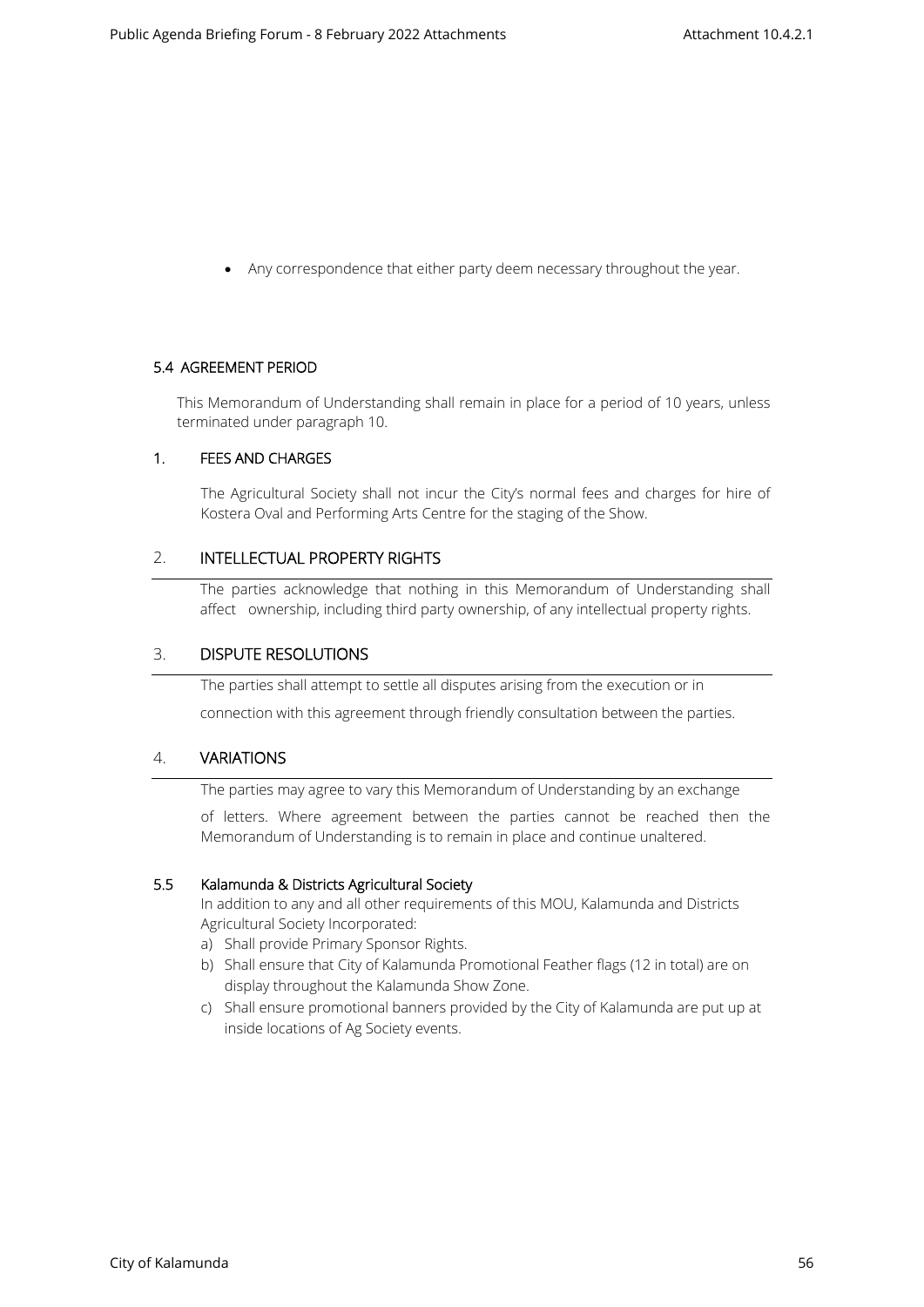- d) Shall ensure verbal announcements are made during the show acknowledging the City of Kalamunda major sponsorship of the event.
- e) shall, by no later than 3 months' prior to the Kalamunda Show, submit a Community Event Application and, upon approval, comply with all conditions of the same; and
- f) acknowledges and agrees that should its Community Event Application be unsuccessful:
	- (i) If Kalamunda Show already in receipt of sponsorship funds it must, within 28 days thereafter, return the entirety of any Agreed Initial Funding, or Sponsorship Funds, as the case may be to the City.

## **6. Termination of MOU**

- a) The Parties agree that this MOU will terminate if both Parties agree in writing to the termination.
- b) Either Party may terminate this MOU by giving the other party Notice of no less than 3 months
- c) The Parties agree that this MOU will otherwise terminate on 30 June 2031.

## **7. Obligation binding**

The Parties acknowledge and agree that this Memorandum of Understanding is legally binding between the Parties.

#### kalamunda.wa.gov.au

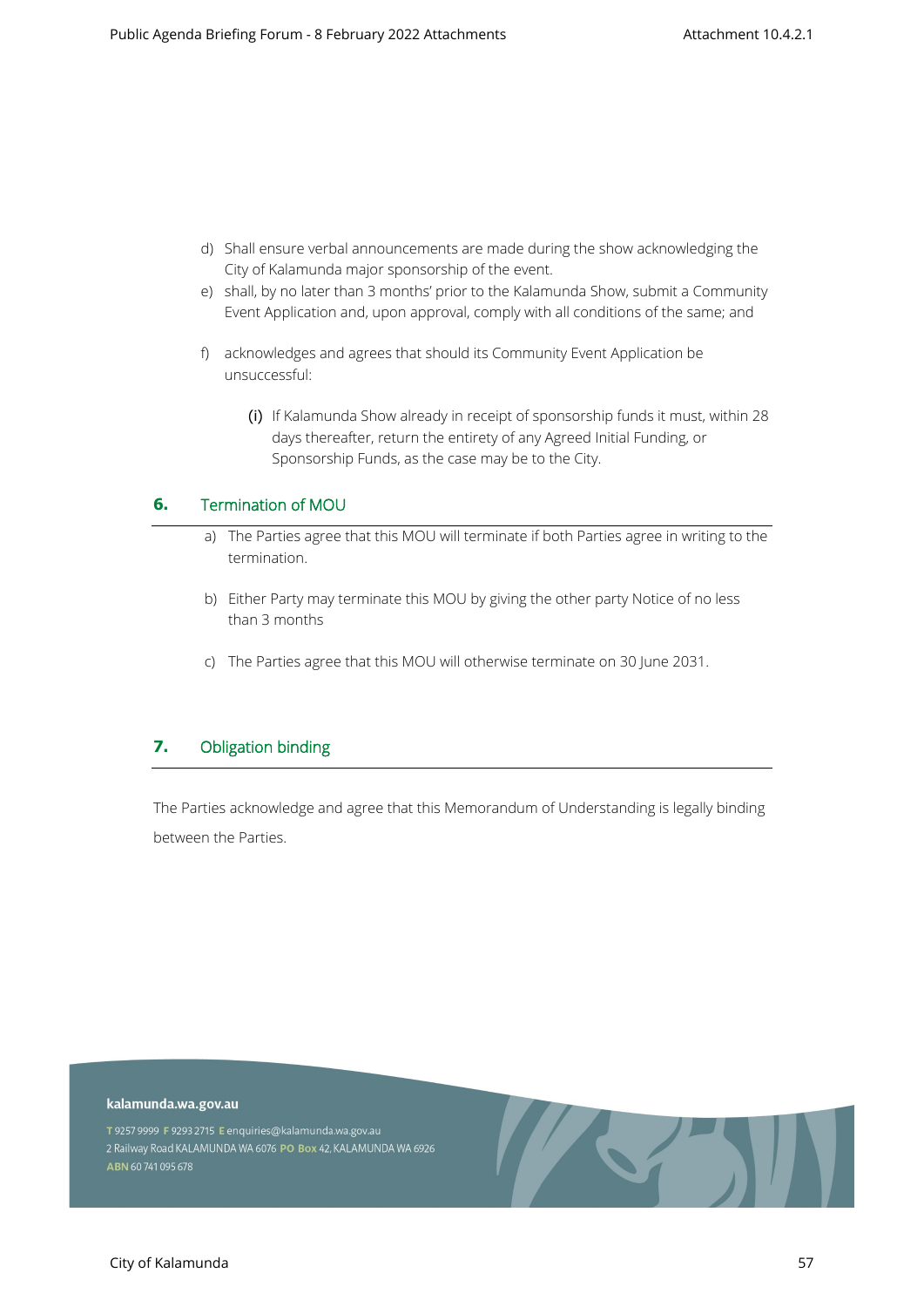## **8. Execution and Date**

| on the                                                                                                                                            | Day of | 2022                       |  |
|---------------------------------------------------------------------------------------------------------------------------------------------------|--------|----------------------------|--|
| Signed for and on behalf of the CITY OF<br><b>KALAMUNDA</b> pursuant to the requirements<br>of section 9.49A of the Local Government<br>Act 1995: |        |                            |  |
| Authorised signatory                                                                                                                              |        | Print full name & position |  |
| on the                                                                                                                                            | Day of | 2022                       |  |
| Signed for and on behalf of the<br><b>Kalamunda Show</b>                                                                                          |        |                            |  |
| Authorised signatory                                                                                                                              |        | Print full name & position |  |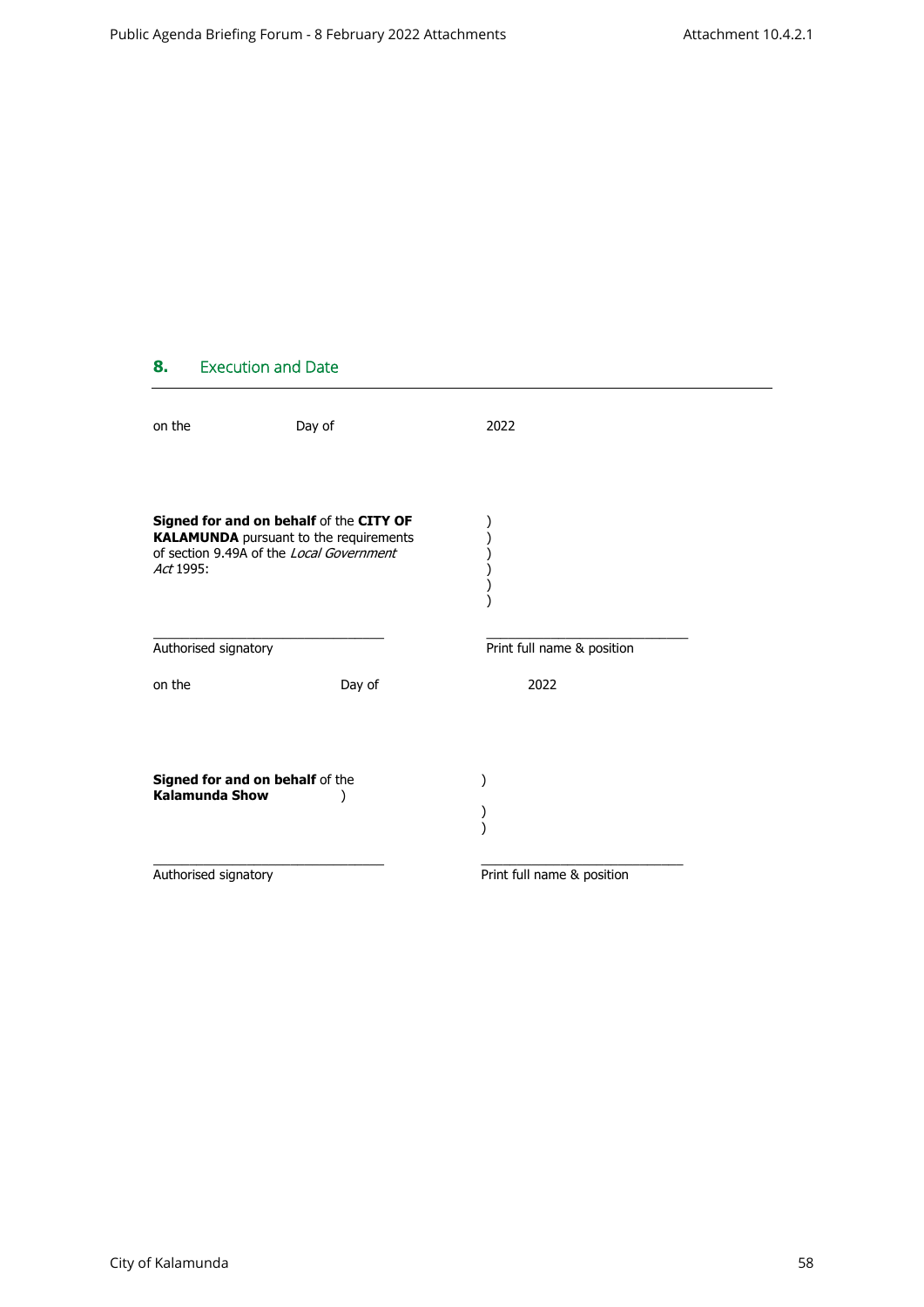#### kalamunda.wa.gov.au

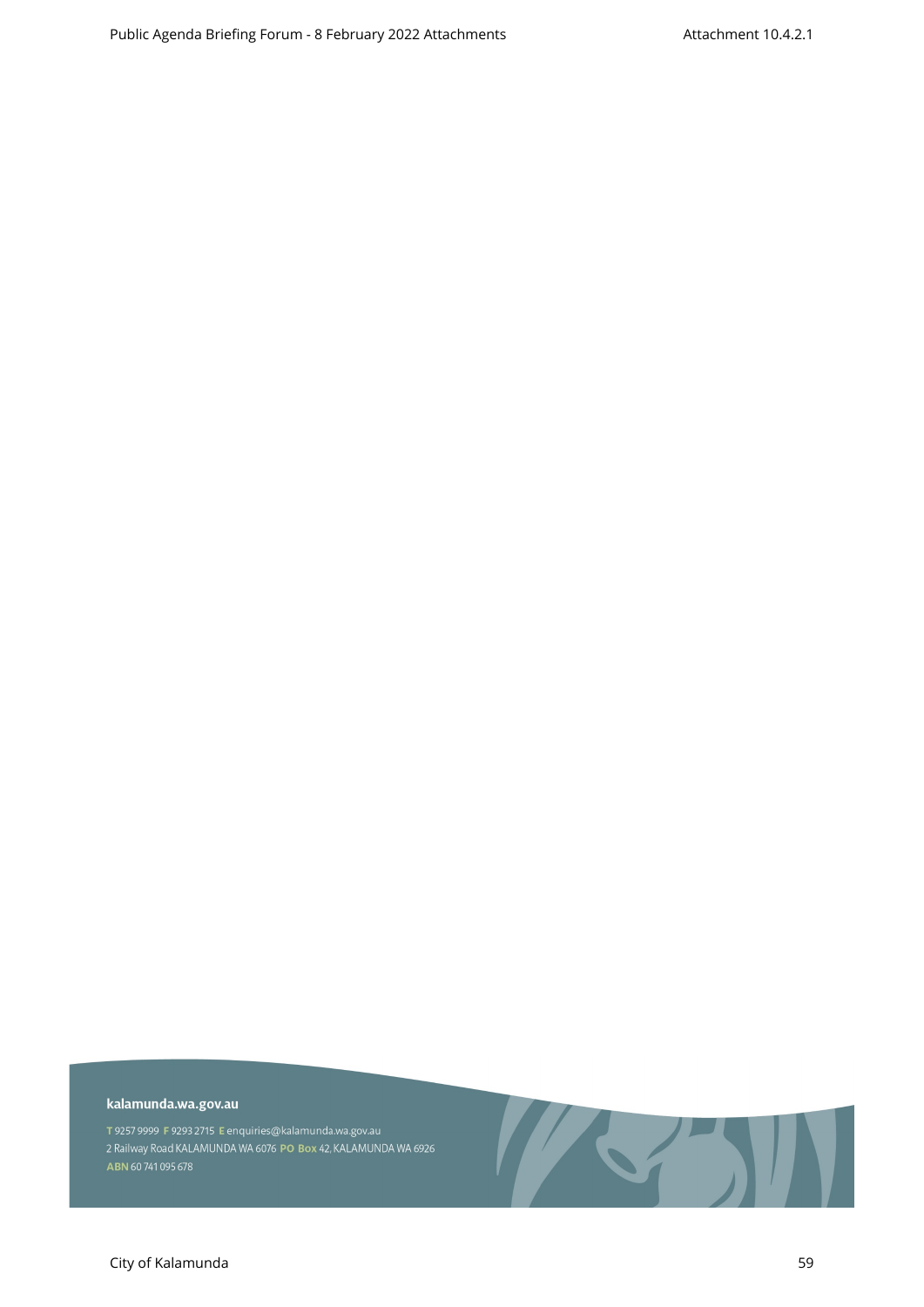Schedule 1

*City's Sponsorship Policy and Procedure:*  [Microsoft Word - Service 6 Event Sponsorship and Donations \(windows.net\)](https://kalblob.blob.core.windows.net/kallibrary/docs/default-source/policies/event-sponsorship-and-donations-service-6.pdf?sfvrsn=eff18361_13)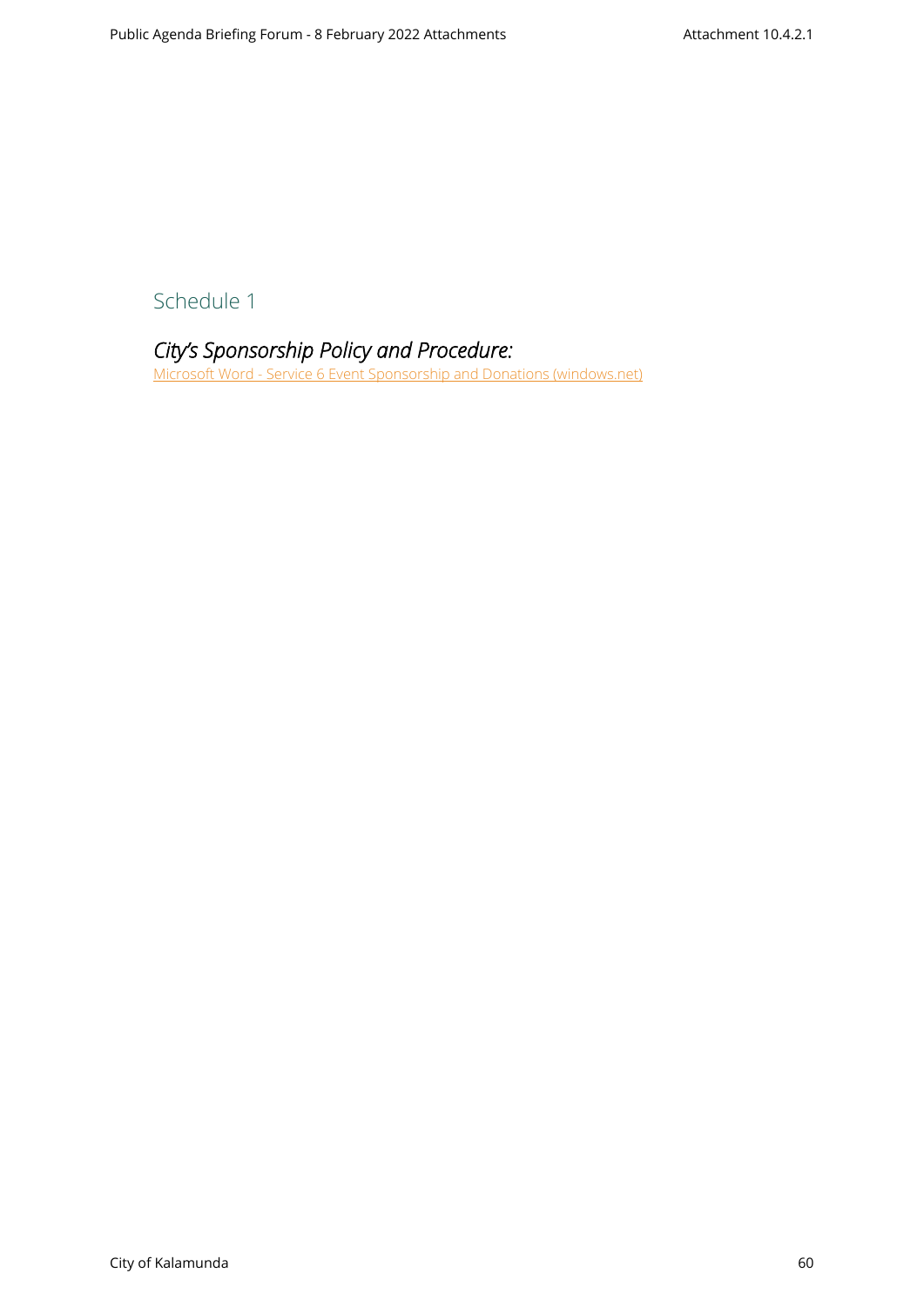Schedule 2

## *City of Kalamunda Community Events Funding Application Form:*

[Donations & Sponsorship Opportunities | City of Kalamunda](https://www.kalamunda.wa.gov.au/our-city/events-workshops/donations-sponsorship-opportunities)

#### kalamunda.wa.gov.au